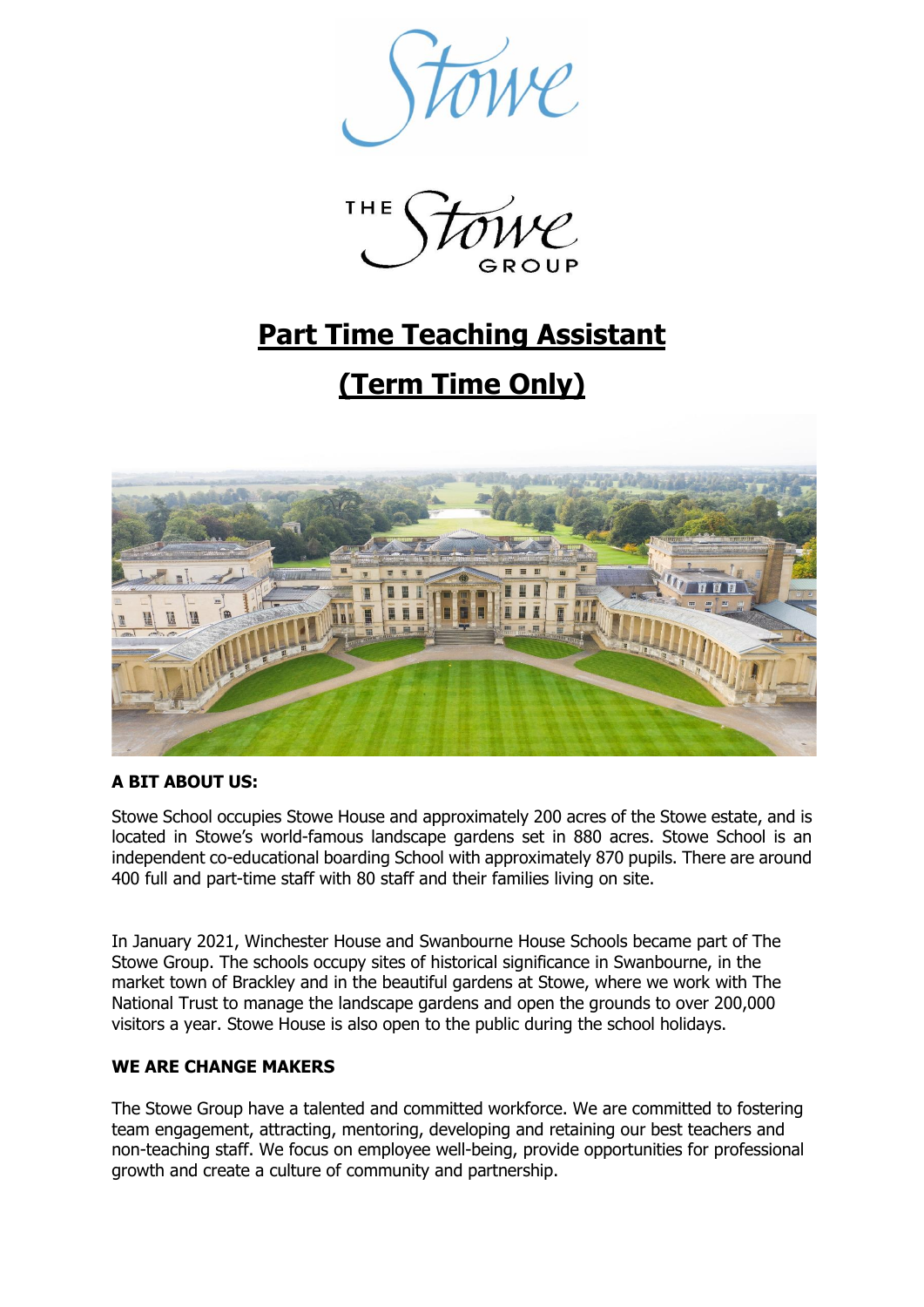Stowe

# **KEY TASKS/MAIN DUTIES: JOB TITLE**

- To support pupils within classes under the guidance of the teacher enable them to fully participate in activities
- To work with students in a small group under the guidance of the teacher.
- To help students in a one-to-one situation.

20 hours per week, term time only.

Monday to Friday and some Saturday Mornings.

Two evenings per week up to 18.30 pm

**Salary:** Up to £8171 per annum (FTE £20,245)

**How to apply:** An application form and job description may be downloaded from our website [www.stowe.co.uk/careers-at-stowe](http://www.stowe.co.uk/careers-at-stowe)

# **Closing date: Friday 17th June**

**Interviews: Week commencing 20th June**

**The Stowe School Group** is committed to safeguarding and promoting the welfare of children and expects all staff to share in this commitment.

**Application deadline:** This post will close on the closing date stated at midnight. If we receive a large number of applications or there is a change in circumstance, we may be required to close a job before to the closing date.

**Contacting you:** We will contact candidates through the email address supplied on their application form. Please make sure you check this regularly.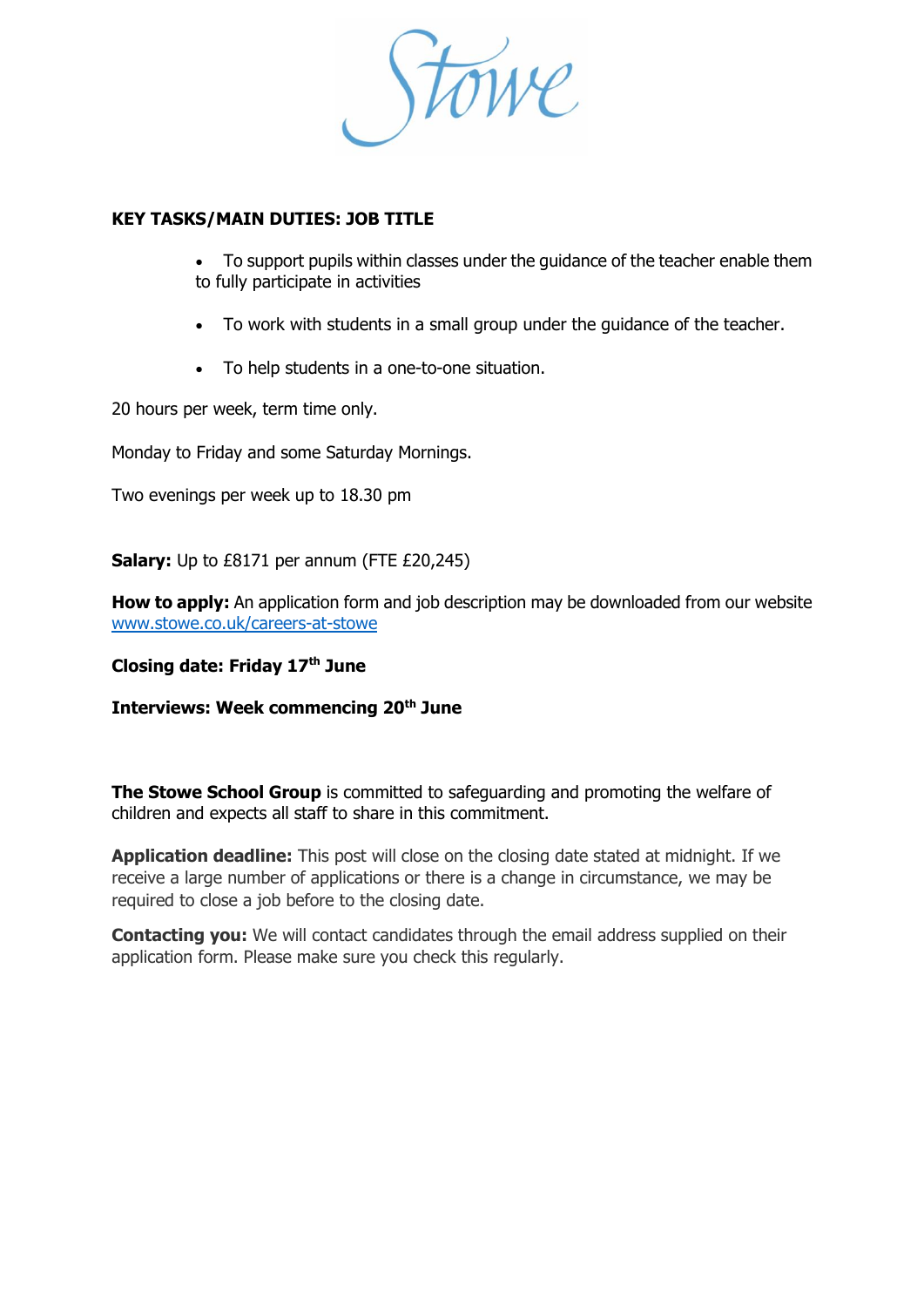

#### **Job Description**

**Job Title: Teaching Assistant (Part Time) Department: Skills Accountable to: Head of Skills Responsible for: No direct reports**

#### **Purpose of the job:**

To support pupils in mainstream classrooms and in small group tutoring situations.

#### **The Stowe Group**

The Stowe Group of schools (Stowe, Swanbourne House and Winchester House) was created in January 2021 and is situated on three separate sites in Buckinghamshire and Northamptonshire. Across the three schools, The Stowe Group can offer education for boys and girls from 3-18 years. Within The Stowe Group there are more than 1,400 pupils and 600 members of staff. The Schools occupy sites of historical significance in Swanbourne, the market town of Brackley and the worldfamous landscape gardens at Stowe, where we work with The National Trust to manage 880 acres and open the grounds to over 200,000 visitors a year. Stowe House is open to the public during the School holidays and for guided tours during term time. The Stowe Group is committed to safeguarding and promoting the welfare of children and expects all staff to share this commitment. In 2021, The Stowe Group launched its transformational and substantive Change Makers vision and Change 100 programme.

#### **Vision & Ethos**

We are Change Makers.

Our goal is to inspire pupils and staff in The Stowe Group to be Change Makers who will shape positive futures for themselves, their families and the global community. We strive for excellence and celebrate achievement, valuing education as a journey and not a destination in the belief that all pupils can exceed their potential. Learning is learnable and everyone can improve.

Our aim is to encourage personal development by creating a flourishing, vibrant, cohesive, caring and socially inclusive community which embraces pluralism, diversity and intercultural understanding. We celebrate differences by giving everyone a voice and listening to multiple viewpoints. It is our collective responsibility to develop the cognitive, physical, emotional and spiritual well-being of everyone in our community. We are committed to the development of character with particular emphasis on tolerance, resilience, honesty, humility, courage, compassion, gratitude and service. While many compete at the highest level in sport across the three schools, our aim is to provide a wealth of cocurricular activities which pupils of all abilities can access and enjoy. Through teaching, coaching and counselling, we will do our utmost to support pupils to be their best, do their best and feel their best.

We strive to attract and retain employees of the highest calibre. The Stowe Group's talented and committed workforce is one of our greatest strengths. We are committed to fostering team engagement, attracting, mentoring, developing and retaining our best teachers and support staff. We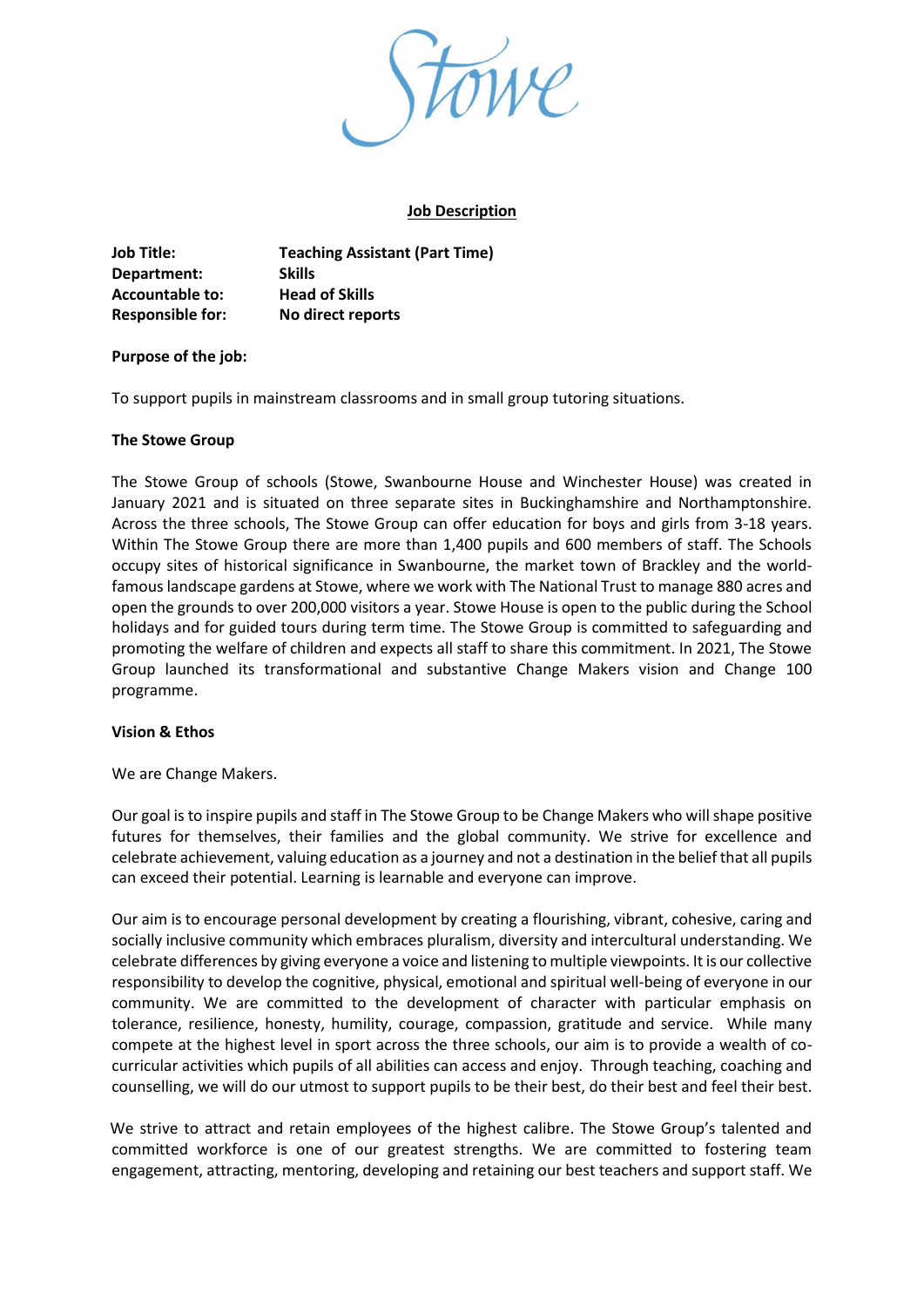

focus on employee well-being, provide opportunities for professional growth and create a culture of community and partnership.

Environmental stewardship and sustainability are cornerstones of The Stowe Group. Pupils and staff have a heightened awareness of their social and environmental responsibility in preserving our unique eco-system. We have developed and implemented a comprehensive Environmental Stewardship Programme which confronts a variety of challenges, including climate change and environmental sustainability.

#### **Values and Behaviours:**

The post-holder is expected to act professionally at all times and in accordance with the standards of behaviour and code of conduct outlined in the staff handbook and below. In particular the following standards of behaviour for the Stowe community.

The Stowe Community is committed to working together to achieve Stowe's aims and objectives. We are a Christian community that aspires to excellence through working efficiently whilst being responsive to change, adding value where possible and using resources wisely. We collaborate to work both as individuals and as members of a team, communicating and consulting often and openly to the highest standards. We act with integrity and treat each other considerately, valuing diversity and rejecting discrimination. We operate within the appropriate laws and regulations. We are accountable to each other and to our pupils, parents, governors, trustees and visitors. The Stowe Community is both environmentally and socially responsible, recognising the importance of an appropriate work/life balance. Our combined goal is to create Change Makers who will shape positive futures for themselves, their families and the global community.

#### **Key Responsibilities and Accountabilities**:

- To support pupils within classes under the guidance of the teacher
- To work with students in a small group under the guidance of the teacher.
- To help students in a one to one situation.
- To help in the running of prep clubs and homework clubs

#### **Key Tasks:**

#### **1 Teaching and learning**

- 1.1 To assist in the educational development of pupils under the direction and guidance of the Head of Skills and class teachers
- 1.2 To assist in the setting up and implementation of individual programmes for students and help monitor their progress
- 1.3 To provide support for individual students inside the classroom to enable them to fully participate in activities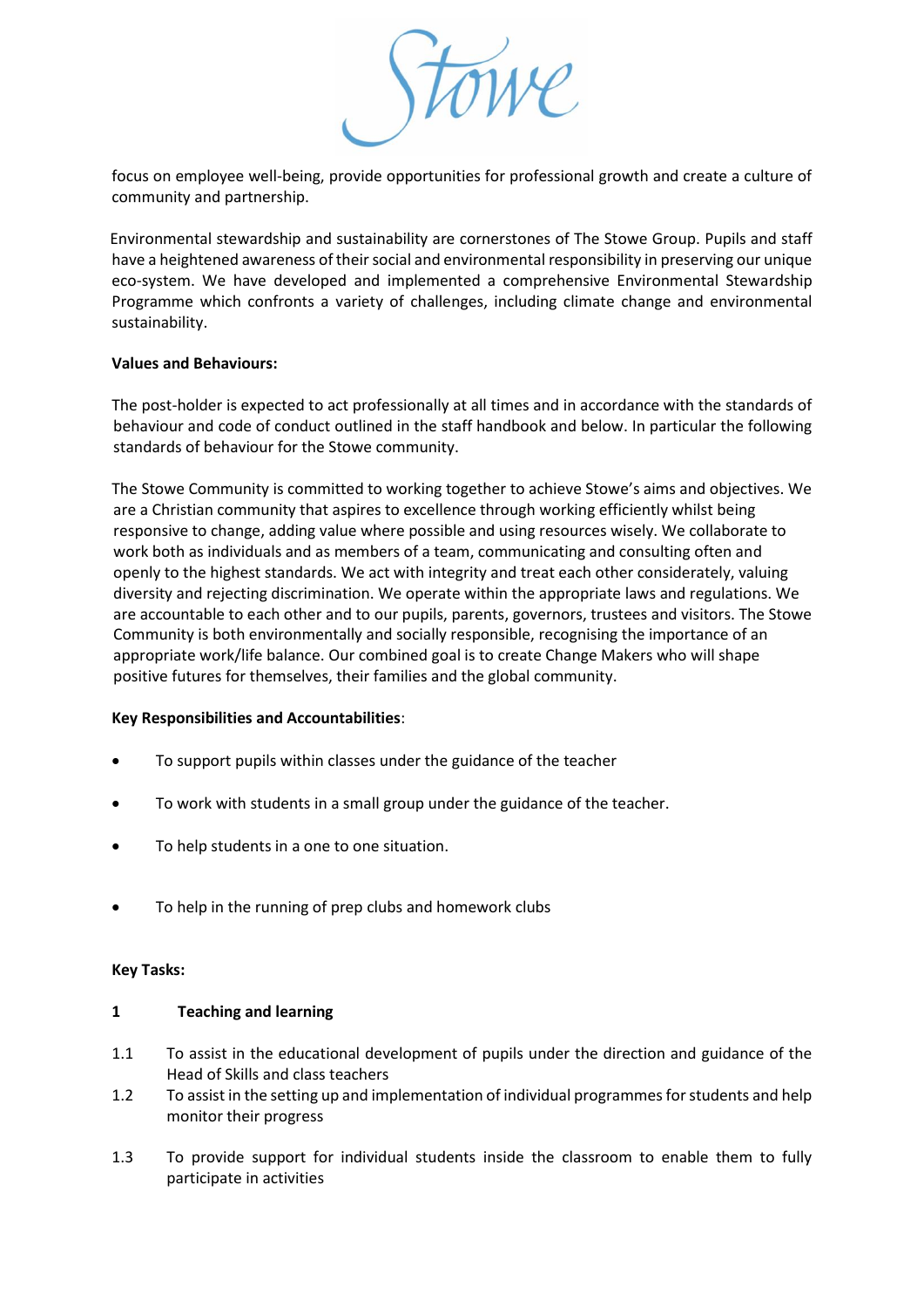

- 1.4 To be willing to work with a small group of students under the guidance of the class teacher.
- 1.5 To have a proactive approach to help students succeed in their learning
- 1.6 To assist with the development of support materials
- 1.7 To work with other professionals, such as speech therapists and occupational therapists, as necessary
- 1.8 To assist class teachers with maintaining student records
- 1.9 To assist with exams, including invigilation, or exam access arrangements as required.
- 1.10 To prepare work and activities in advance of the lesson (within employed hours) e.g. operating AVA equipment as required i.e. photocopier, laminator, making books, labels, signs and undertaking practical tasks.
- 1.11 To aid pupils with a physical disability where necessary.

#### **2 Administrative duties**

- 2.1 To undertake duties from time to time as the Head of Skills requires
- 2.2 To assist in the organisation and administration of exams for pupils with specific needs

#### **3 Standards and quality assurance**

- 3.1 To support the aims and ethos of the school
- 3.2 To set a good example in terms of dress, punctuality and attendance
- 3.3 To attend team and staff meetings
- 3.4 To undertake professional duties that may be reasonably assigned by the Head of Skills for example attend meetings with parents as required.
- 3.5 To be proactive in matters relating to health and safety
- 3.6 To know and apply school policies on Child Protection, Health and Safety, Behaviour, Teaching and Learning, Equal Opportunities etc
- 3.7 To ensure adherence to statutory Health and Safety and Data Protection Legislation at all times.

This job description reflects the present requirements of the post and as duties and responsibilities change/develop, the job description will be reviewed and be subject to amendment in consultation with the post holder.

Date agreed: December 2021